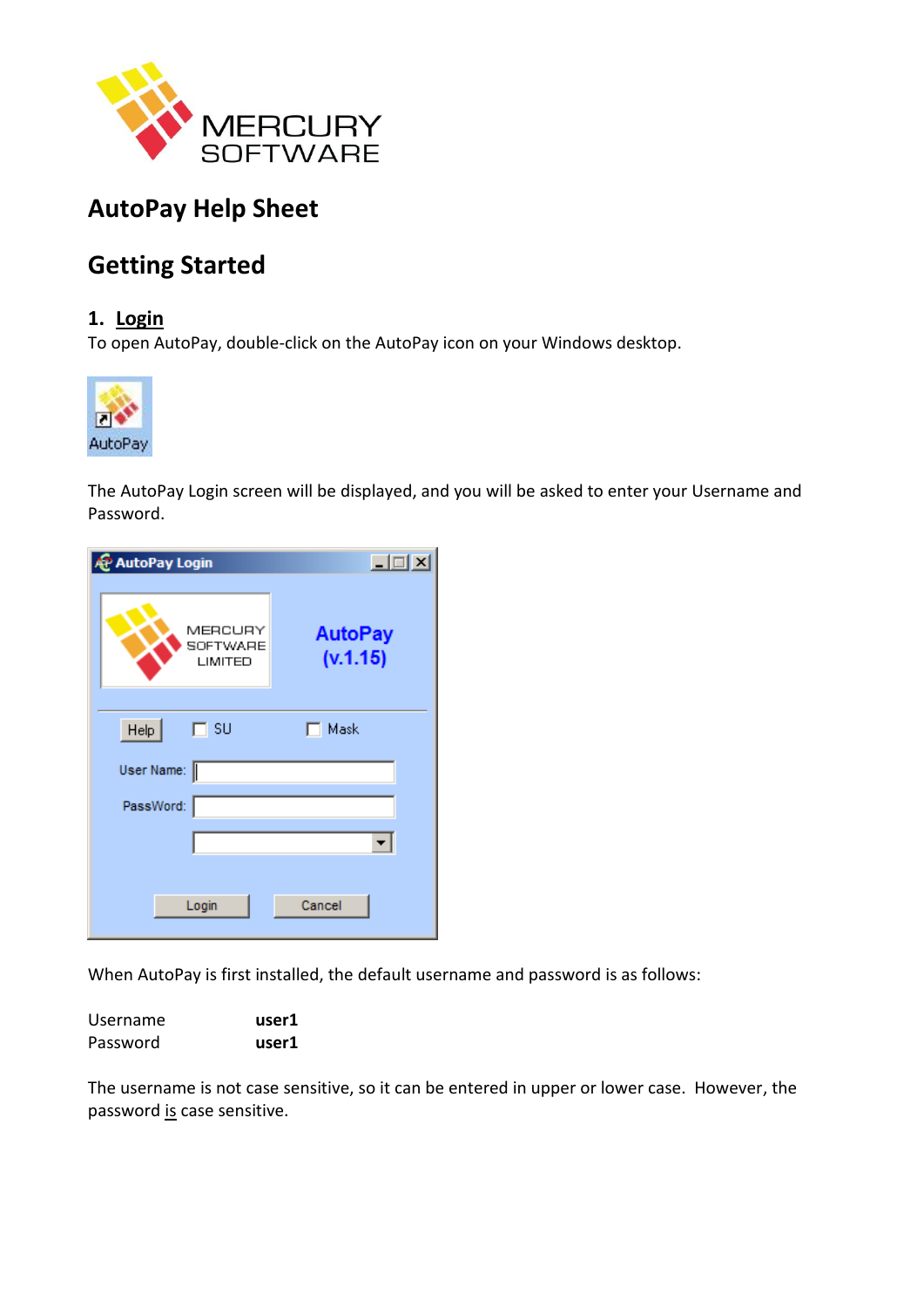# **2. Setup Own Bank Details**

Before you can process any Direct Debit transactions, you must first setup your own bank details. Go to Data Maintenance – Own Bank Details.

Click on the "Edit" button.

| Edit                                                        |                         |  |                     |  |               |        |
|-------------------------------------------------------------|-------------------------|--|---------------------|--|---------------|--------|
| & Own Data Entry / Modification                             |                         |  |                     |  |               | $\Box$ |
| Edit<br>Delete<br>Add                                       | Help                    |  |                     |  |               | Close  |
| <b>Own Bank Data</b>                                        |                         |  |                     |  |               |        |
| <b>SEPA User ID Debits:</b><br><b>SEPA User ID Credits:</b> | IE00XXX300301           |  |                     |  |               |        |
| <b>IBAN Number:</b>                                         | IE31AIBK93236107555144  |  |                     |  |               |        |
| <b>BIC Number:</b>                                          | AIBKIE2D                |  | <b>AIB Bank</b>     |  |               |        |
| Bank NSC Code:                                              | 93-23-61                |  | <b>Sutton Cross</b> |  |               |        |
| Bank Account No.:                                           | 07555144                |  | <b>Sutton Cross</b> |  |               |        |
|                                                             |                         |  |                     |  |               |        |
|                                                             |                         |  |                     |  |               |        |
| Add/Edit                                                    | No Index, single record |  |                     |  | Record 1 of 1 |        |

Enter the following:

|                    | SEPA User ID Debits This is your 13 character SEPA Direct Debit Originators Number which will<br>have been provided by your bank.                                                                                                                                      |
|--------------------|------------------------------------------------------------------------------------------------------------------------------------------------------------------------------------------------------------------------------------------------------------------------|
|                    | <b>SEPA User ID Credits</b> If you also intend using the AutoPay software to process Credit transactions,<br>you must enter your User ID for Credits which will be provided by your bank.<br>If you only intend using the software for Debits, leave this field blank. |
| <b>IBAN Number</b> | This is your Bank Account IBAN number.<br>Following entry of a valid IBAN number, your Bank NSC Code, Bank Account<br>No. and the name and address of your bank branch will be displayed.                                                                              |

When you have entered the above details, click on the "Save" button.



Please note that the above details need only be entered into the system once.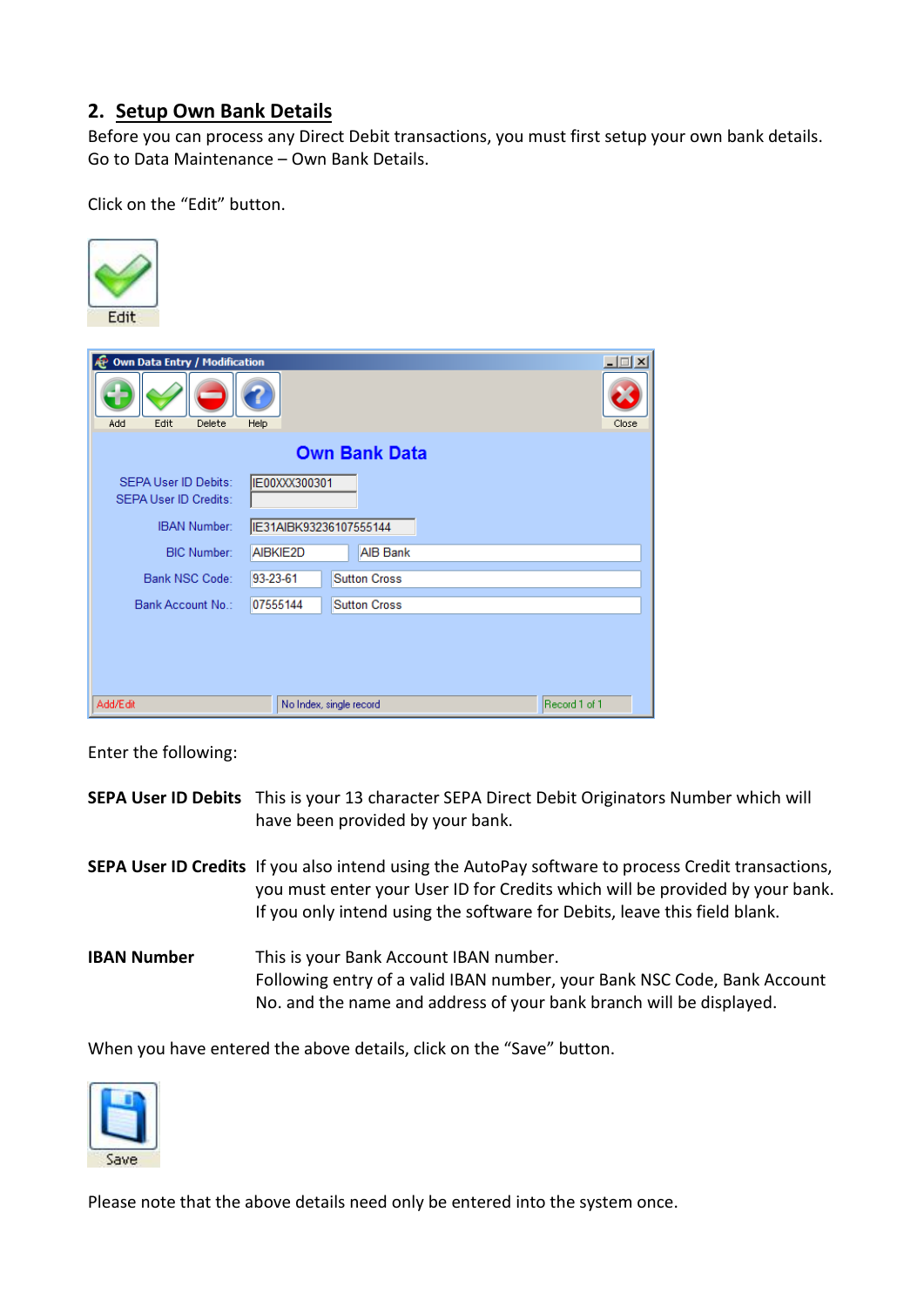# **3. Setup Groups**

If you will be processing Direct Debits for the same list of customers each time, or if you will have a number of groups of customer, e.g. some customers to process monthly and some to process quarterly, then you can setup groups and assign each customer to the required group. This will allow you to select and process an entire group of customers in one go and make the processing procedure much quicker.

To setup Groups, go to Data Maintenance – Customer Groups.



To Add a new Group click on the "Add" button.



Each new Group will be automatically assigned a Code. You need to enter a Description. Once you have entered the Description, click on "Save".

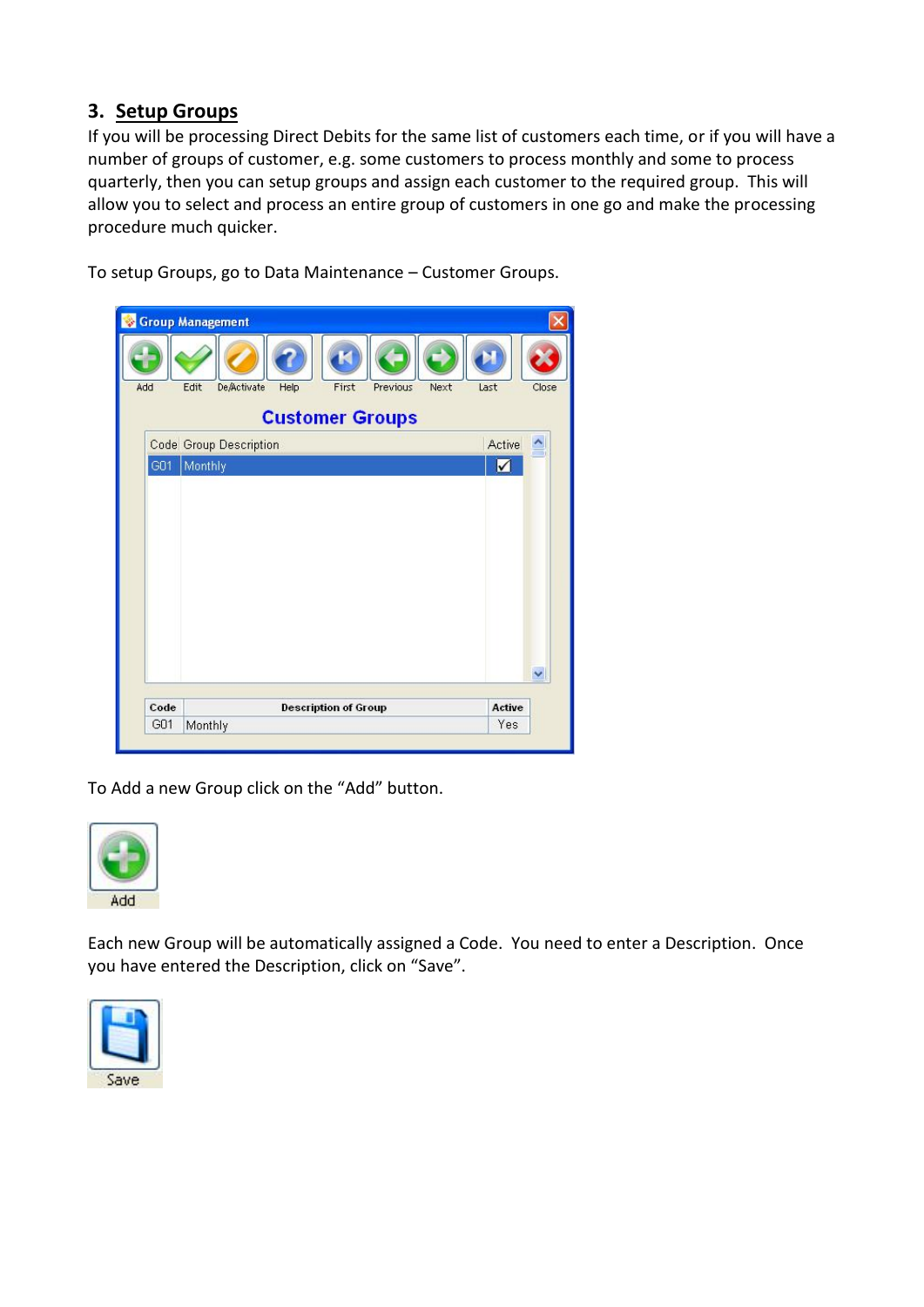### **4. Customers**

To setup your Customers go to Data Maintenance – Customers, or click on the "Customers" button on the main toolbar.



To add a new customer, click the "Add" button.



| Edit<br>Help<br>First<br>Find<br>Add<br>Delete<br>Next<br>Last<br>Search<br>Close<br>Previous<br><b>Customer Data</b><br>Customer Account:<br>A001<br>Set Group<br>Monthly<br><b>Customer Name:</b><br>ABC Company Ltd. |  |  |  |
|-------------------------------------------------------------------------------------------------------------------------------------------------------------------------------------------------------------------------|--|--|--|
|                                                                                                                                                                                                                         |  |  |  |
|                                                                                                                                                                                                                         |  |  |  |
| Address:                                                                                                                                                                                                                |  |  |  |
| Phone No.s:<br>Fax No.:<br>Contact:<br>E-Mail:                                                                                                                                                                          |  |  |  |
| Mandate Sig. Date: 01/02/2013<br><b>IBAN Number:</b><br>IE36AIBK93312045895875                                                                                                                                          |  |  |  |
| 65.00<br>Default Amount:                                                                                                                                                                                                |  |  |  |
| <b>AIB Bank</b><br><b>BIC Number:</b><br>AIBKIE2D                                                                                                                                                                       |  |  |  |
| Dundrum<br>Bank NSC Code:<br>93-31-20                                                                                                                                                                                   |  |  |  |
| 10 Main Street<br>Bank Account No.:<br>45895875                                                                                                                                                                         |  |  |  |
| Rec 1/2<br>Add/Edit<br>Index order: ACCOUNT                                                                                                                                                                             |  |  |  |

Enter the following:

### **Customer Account**

This is an Account Number or Reference Number which you must use to identify each Customer. This field is also used as the **Unique Mandate Reference** (UMR) which your bank will relate to. The account number can be up to 6 characters long and can be alpha-numeric. It is recommended that you choose a numbering standard and use this consistently in the system.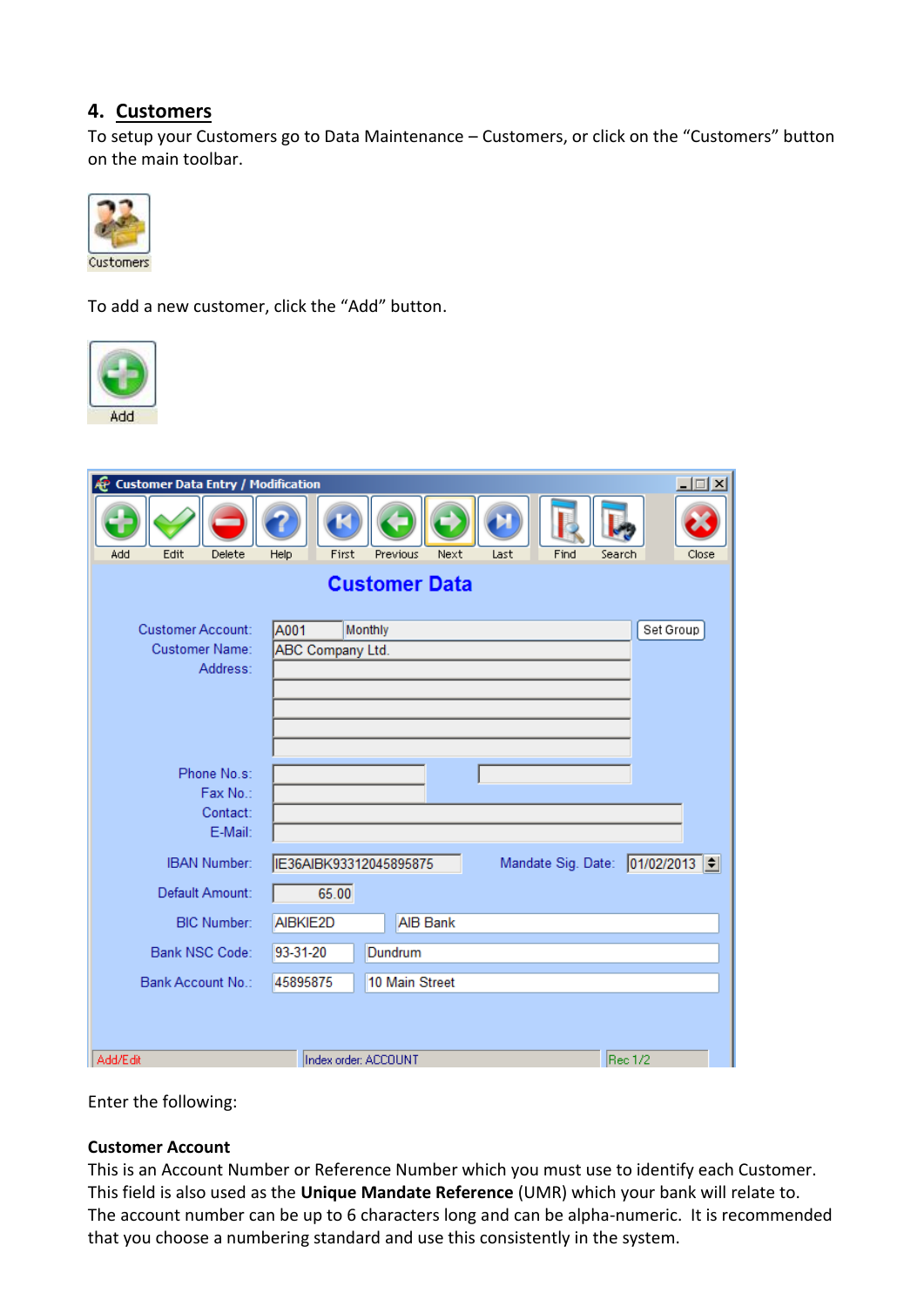*Important:* The Customer Account must correspond with the **Unique Mandate Reference** (UMR) which you must write on each completed Direct Debit mandate form received. This is so that the Bank will use the same reference number that you do when referring to the Customer in any documentation, e.g. notice of unpaid debits.

#### **Customer Name**

| <b>Address</b>                | Optional                                                                                                                                                                                                                                                                                                                                                                                                             |
|-------------------------------|----------------------------------------------------------------------------------------------------------------------------------------------------------------------------------------------------------------------------------------------------------------------------------------------------------------------------------------------------------------------------------------------------------------------|
| <b>Phone No.s</b>             | Optional                                                                                                                                                                                                                                                                                                                                                                                                             |
| Fax No                        | Optional                                                                                                                                                                                                                                                                                                                                                                                                             |
| <b>Contact</b>                | Optional                                                                                                                                                                                                                                                                                                                                                                                                             |
| <b>Email</b>                  | Optional                                                                                                                                                                                                                                                                                                                                                                                                             |
| <b>IBAN Number</b>            | You must enter the Customers IBAN number which you can obtain<br>from their completed Direct Debit Mandate form. NOTE - If you are<br>setting up an existing customer for whom you do not have an IBAN<br>code, you can go to the bottom of the screen and enter the<br>Customers Bank NSC Code and Bank Account No. (the pink fields)<br>and then click on the button to Create the IBAN code from those<br>fields. |
| <b>Mandate Signature Date</b> | This is the date on which the customer signed the Direct Debit<br>Mandate form.                                                                                                                                                                                                                                                                                                                                      |
| <b>Default Amount</b>         | If you will be processing Direct Debits for this customer for a fixed<br>each time, you should enter that amount as the Default Amount. If<br>you will be processing variable amounts you should leave the Default<br>Amount at zero and you may then enter the amount each time you<br>are processing Direct Debits.                                                                                                |
| <b>BIC Number</b>             | This is the Bank Identifier Code for the Customers bank branch. It is<br>automatically determined from the IBAN number which you will<br>enter as described above. You do not need to enter this. It will be<br>determined after you have saved the Customer and it will be<br>displayed the next time you view the Customer.                                                                                        |
| <b>Bank NSC Code</b>          | This is the Customers Bank Account Sort Code. It is automatically<br>determined from the IBAN number which you will enter as described<br>above.                                                                                                                                                                                                                                                                     |
| <b>Bank Account No.</b>       | This is the Customers Bank Account number. It is automatically<br>determined from the IBAN number which you will enter as described<br>above (it is the last eight digits of the IBAN number).                                                                                                                                                                                                                       |

When complete, click on the Save button.